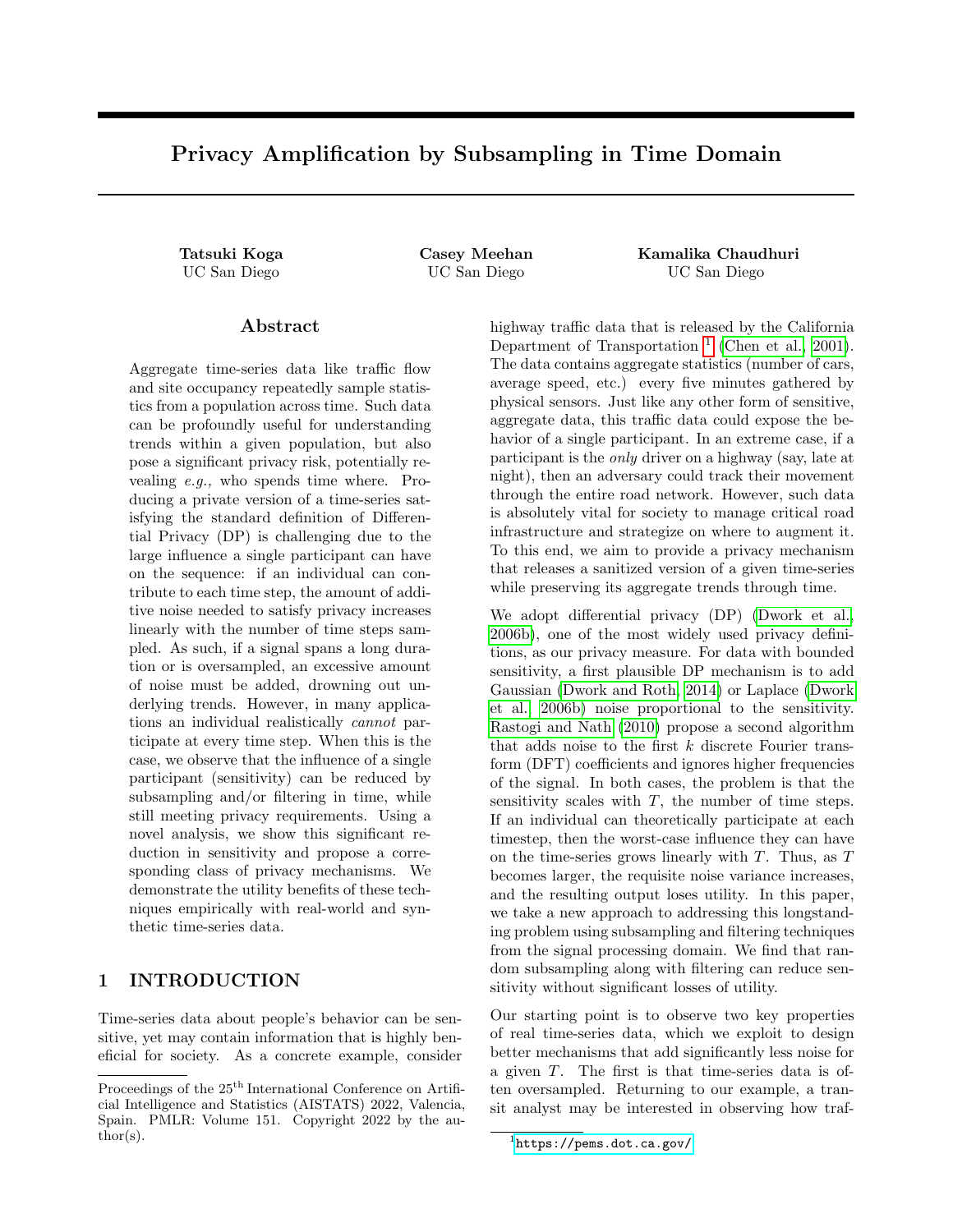fic changes on an hourly basis. This being the case, the five-minute sampling period of the sensor system is excessive and contributes very little to their utility. Indeed, with standard mechanisms, this excessive sampling rate may damage their utility since it increases the number of time steps,  $T$ , many times beyond what is needed. The second property is that a single person almost never contributes to the aggregate statistics at every time step. It is implausible that an individual passes the same sensor on a highway every five minutes for more than a year.

We formalize these two observations into mathematical assumptions, and exploit them as follows. The first property motivates our use of subsampling, which trades these unnecessary extra time steps in exchange for reduced additive noise. The second property enables us to significantly boost this reduction in additive noise: we know that, feasibly, an individual can only participate in a limited number of time steps to begin with. This allows us to show that w.h.p. they will contribute to an even smaller number of timesteps after subsampling, thus allowing us to significantly scale down noise added.

We additionally extend our results to a class of mechanisms that filter and subsample the time-series. For the traffic analyst, the process of subsampling may be high variance if traffic changes significantly during an hour. In essence, which sample is chosen during that hour will have a large effect on the shape of the resulting time series. To mitigate this the analyst may wish to average the time series in time (filter) before subsampling. Unfortunately, this significantly complicates the privacy analysis used on subsampling alone. To address this we employ a novel concentration analysis that accounts for the effects of subsampling and filtering simultaneously.

This paper investigates how and in what circumstances subsampling and filtering enable us to achieve a better privacy-utility tradeoff for publishing aggregate time-series data under differential privacy. Ultimately, by exploiting the two reasonable assumptions listed above, we make nontrivial gains in utility while maintaining a strong  $(\epsilon, \delta)$ -DP guarantee. Using a novel concentration analysis, we propose a class of filter/subsample mechanisms for publishing sanitized time-series data. Our experiments indicate that—by using significantly less additive noise than baseline methods—our mechanisms achieve a better privacyutility tradeoff in general for oversampled time-series.

#### 1.1 Related Work

With regards to subsampling and Differential Privacy, prior work has shown that subsampling individuals (rows) helps amplify privacy [\(Kasiviswanathan et al.,](#page-8-3) [2011;](#page-8-3) [Beimel et al., 2014,](#page-8-4) [2013;](#page-8-5) [Bassily et al., 2014;](#page-8-6) [Abadi et al., 2016;](#page-8-7) [Balle et al., 2018\)](#page-8-8); our setting is different from these results in that we consider subsampling time steps which are equivalent to columns or features, which has not been considered in prior work.

The most closely related work in terms of publishing time-series data privately is by [Rastogi and Nath](#page-9-0) [\(2010\)](#page-9-0). They propose an  $\epsilon$ -DP algorithm that perturbs only the first  $k$  discrete Fourier transform (DFT) coefficients with the Laplace mechanism and zeros the remaining high frequency coefficients, since adding noise to those results in the sanitized time-series being scattered. However, the sensitivity still scales with  $T$  and the algorithm perturbs the first  $k$  coefficient a lot if  $T$  is large. In comparison, we provide an analysis using subsampling that introduces better scaling with T. [Fan and Xiong](#page-8-9) [\(2012\)](#page-8-9) utilize the Kalman filter to correct the noisy signal by the Laplace mechanism and adopt adaptive sampling to reduce the published time steps, thereby reducing the number of compositions. Their main focus is real-time data publishing, where we focus on offline data publishing.

Closer to our line of study is differentially private continual observation [\(Dwork et al., 2010;](#page-8-10) [Chan et al.,](#page-8-11) [2011\)](#page-8-11), which proposes a method to repeatedly publish aggregates (in particular, count) under the continual observation of the data signal. The main difference from our work is that they protect event-level privacy; namely, they try to hide the event that an individual participates in the time-series at a single time step by perturbation. We hide participation in the entire timeseries, assuming that an individual can participate at multiple time steps.

As for DP under filtering, [Ny and Pappas](#page-9-1) [\(2014\)](#page-9-1) investigate the DP mechanisms for general dynamic systems. The work relates filters to an input with the sensitivity, but it does not address the issue that the sensitivity depends linearly on T.

More broadly, some work proposes new privacy definitions suitable for traffic (more generally, spatiotemporal) data [\(Xiao and Xiong, 2015;](#page-9-2) [Cao et al.,](#page-8-12) [2017,](#page-8-12) [2019;](#page-8-13) [Meehan and Chaudhuri, 2021\)](#page-9-3). Though these definitions are more appropriate for some situations, we believe the classic DP definition is the right choice for our setting, where there is a trusted central authority.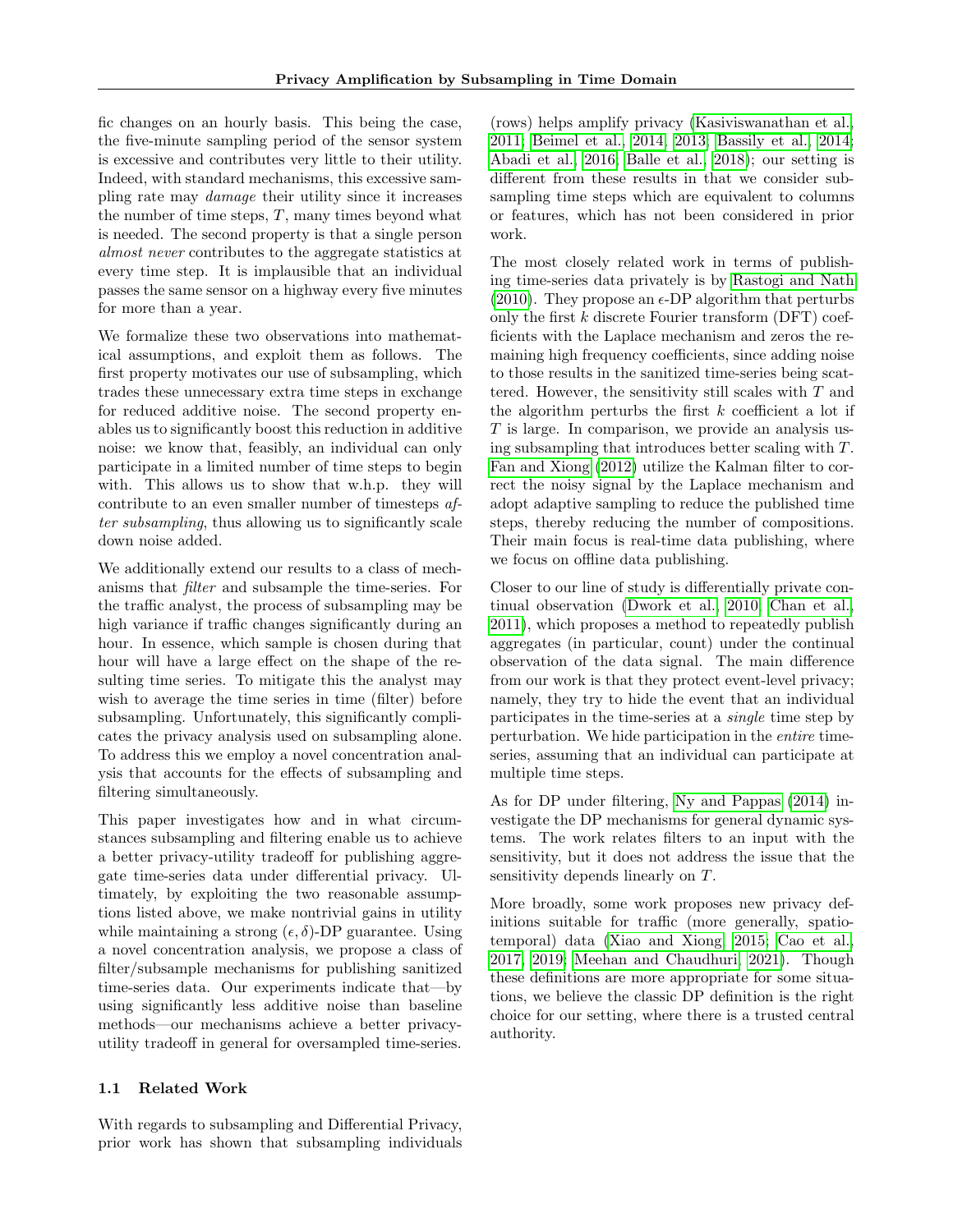## <span id="page-2-0"></span>2 PRELIMINARIES AND PROBLEM SETTING

Among aggregate time-series data, we focus on a count data throughout this paper. More formally, we consider time-series signal  $x \in \mathbb{N}^T$  of length T, where  $x_t$  corresponds to the count of individuals' participation at time  $t$ . The count signal  $x$  is an output of a function count :  $\mathcal{X} \to \mathbb{N}^T$ , where  $\mathcal{X}$  is the input space. We aim to publish the randomized version of  $x$ , denoting as z, with a privacy guarantee.

The appropriate privacy notion for our setting is differential privacy. We say two datasets  $D, D' \in \mathcal{X}$  are neighboring if they differ on at most an individual's participation.

**Definition 1** ( $(\epsilon, \delta)$ -DP [\(Dwork et al., 2006a\)](#page-8-14)). A randomized algorithm M satisfies  $(\epsilon, \delta)$ -DP if for any neighboring datasets  $D, D'$  and for any  $S \subseteq \text{range}(M)$ ,

$$
\Pr\{M(D) \in S\} \le \exp(\epsilon) \Pr\{M(D') \in S\} + \delta.
$$

One of the most famous DP algorithms is the Gaussian mechanism, which adds the Gaussian noise with a variance proportional to the  $L_2$ -sensitivity [\(Dwork](#page-8-1) [et al., 2006b\)](#page-8-1). The  $L_2$ -sensitivity of a function f is the maximum difference between the outputs of  $f$  from any neighboring datasets in terms of  $\ell_2$ -norm.

**Definition 2.** The  $L_2$ -sensitivity of a function  $f$ :  $\mathcal{X} \to \mathbb{R}^d$  is

$$
\Delta_{2,f} = \max_{D,D'} ||f(D) - f(D')||_2,
$$

where D and D' are neighboring datasets and  $\|\cdot\|_2$  is  $\ell_2$ -norm.

Theorem 1 (Gaussian mechanism [\(Dwork and Roth,](#page-8-2) [2014\)](#page-8-2)). Let  $\epsilon \in (0,1)$  be arbitrary and  $f: \mathcal{X} \to \mathbb{R}^d$  be a function. Then, for  $c^2 > 2 \ln(1.25/\delta)$ , the algorithm  $M$ :

$$
M(D) = f(D) + (\xi_1, \dots, \xi_d)^\top
$$

satisifies  $(\epsilon, \delta)$ -DP, where  $\xi_i$ 's are drawn i.i.d. from  $\mathcal{N}(0, \sigma^2)$  and  $\sigma \geq \frac{c\Delta_{2,f}}{\epsilon}$ .

As we see from the Gaussian mechanism, the larger  $L_2$ sensitivity leads to the higher noise variance. Thus, we consider filtering and subsampling the input signal to reduce the sensitivity.

Filtering the signal is a well-used technique in signal processing. In particular, low-pass filters attenuate the effect of high frequencies and make the signal smoother. Let  $h \in \mathbb{R}^T$  be a filtering vector and  $y \in \mathbb{R}^T$ be a filtered signal. We express the filtering operation as  $y_t = \sum_{k=0}^{T-1} x_k h_{(t-k) \mod T}$  for all  $t \in [T]$ . With a

matrix  $A \in \mathbb{R}^{T \times T}$ , this can be seen as  $y_t = (Ax)_t =$  $\sum_{k=0}^{T-1} a_{tk}x_k$ , where  $(A)_{ij} = a_{ij} = h_{(i-j) \bmod T}$ , for all  $t \in [T]$ . Note that a matrix A is a circular matrix. From now on, we represent the filter with A and the filtered signal with  $y = Ax$ . We further assume that the  $\ell_1$ -norm of each row is normalized to 1, i.e.,  $||A_t||_1 = 1$  for all  $t \in [T]$ , where  $A_t$  is t-th row of a matrix A.

As opposed to row-wise subsampling in the past DP literature that can completely discard an individual's participation in a dataset with some probability, we contemplate column-wise subsampling. Formally, we define the subsampling operator as Subsample :  $\mathbb{R}^T \times$  $\mathcal{J} \to \mathbb{R}^{T'}$ , where  $\mathcal{J} = \{j \subseteq [T]\}$  is the power set of  $[T]$  and  $T'$  is a length of subsampled signal. We define  $J \in \mathcal{J}$  as the random variable of subsampling indices. We consider the Poisson sampling with parameter  $p$ for J, i.e., for all  $t \in [T]$ ,  $t \in J$  with probability p independently. Therefore, we express the subsampling to x with j as  $\hat{x} = \text{Subsample}(x, j)$ , where  $\hat{x} \in \mathbb{R}^{|j|}$ .

# 3 PRIVACY AMPLIFICATION BY SUBSAMPLING

Recalling the example of the California highway traffic data [\(Chen et al., 2001\)](#page-8-0), the number of cars passed by the physical sensor is sampled once every five minutes. The sensitivity grows exceedingly large with the number of sampled time steps, T; thus, the noise added to satisfy DP becomes too large to convey even daily or weekly trends for baseline mechanisms. However, it is extremely unlikely that a single individual participates at every sensor snapshot in a day. Therefore, by making the mild assumption that an individual participates no more than at  $I < T$  time steps in the signal, we can significantly reduce the sensitivity. Without subsampling, this trivially reduces the  $(L<sub>2</sub>-)$  sensitivity by a factor of  $\sqrt{I/T}$ . In this section, we demonstrate how we can reduce the sensitivity even further with high probability through subsampling and propose our  $(\epsilon, \delta)$ -DP algorithm that utilizes subsampling.

### 3.1 Assumption

To make the above assumption precise, we formalize it as follows.

Denote  $i$ -th individual's participation to the dataset  $D$ as  $d_i \in \mathbb{R}^T$ . Thus,  $x_t = \text{count}(D)_t = \sum_i d_{i,t}$ . Without loss of generality, we assume  $d_{i,t} \in \{0,1\}$  for all i and t, i.e., an individual can participate at most once at each time step. It is straightforward to extend our results to the case where participation is at most  $M >$ 1 times. The formal statement for limited individual's participation assumption is as follows.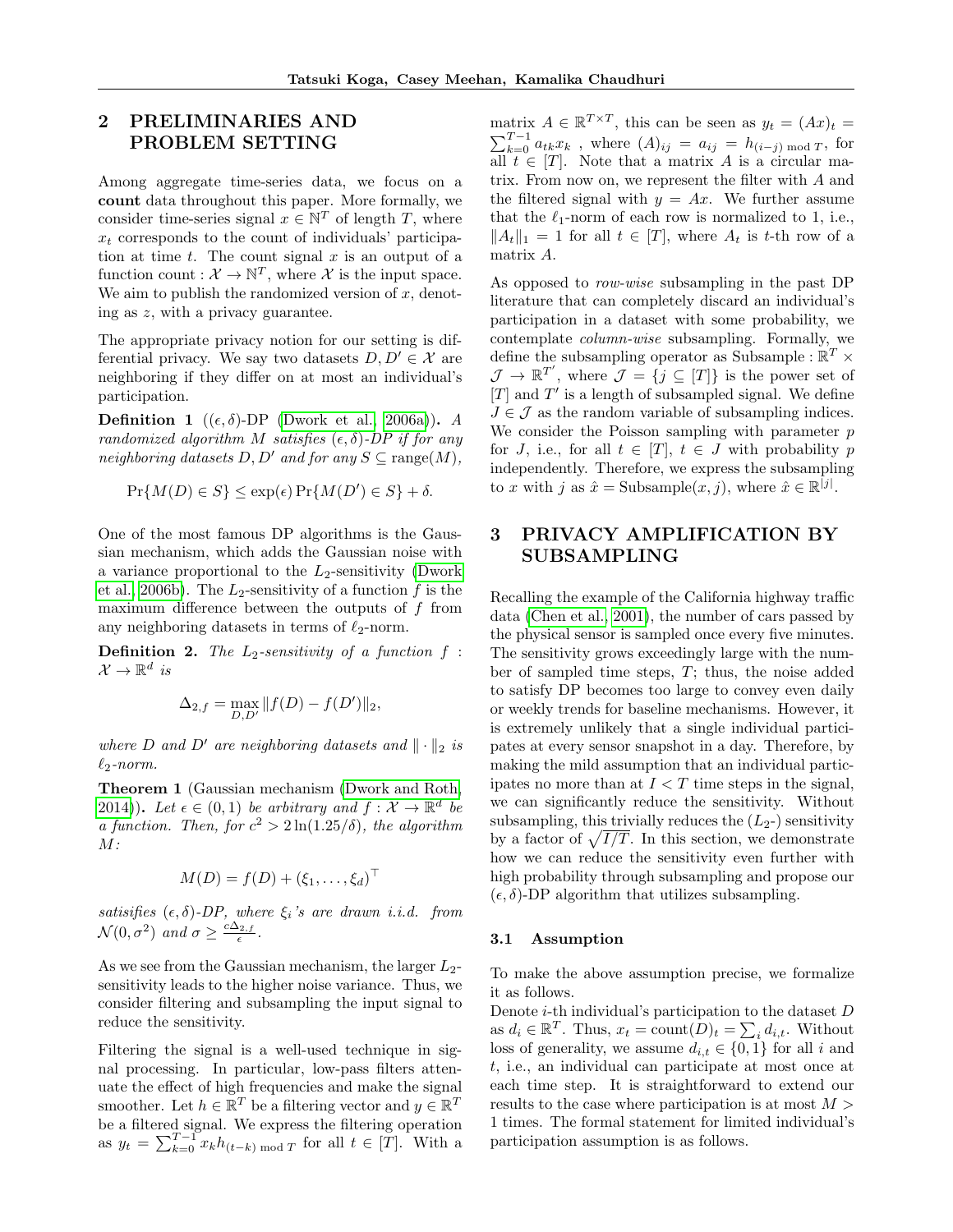| ΙD             | $(T = 725)$<br>Ι | ΙD             | $(T = 2126)$<br>Ι |
|----------------|------------------|----------------|-------------------|
| $\mathbf{1}$   | 63               | 1              | 208               |
| $\overline{2}$ | 35               | $\overline{2}$ | 127               |
| 3              | 39               | 3              | 98                |
| 4              | 29               | 4              | 225               |
| 5              | 51               | 5              | 265               |
| 6              | 39               | 6              | 121               |
| 7              | 43               | 7              | 191               |
| 8              | 19               | 8              | 78                |
| 9              | 27               | 9              | 94                |
| 10             | 208              | 10             | 182               |
| 11             | 27               | 11             | 170               |
| 12             | 34               | 12             | 206               |
| 13             | 45               | 13             | 94                |
| 14             | 47               | 14             | 82                |
| 15             | 75               | 15             | 350               |

<span id="page-3-1"></span>Table 1: Maximum number of check-ins per individual (I) for 15 most visited venues in Gowalla (left) and Foursquare (right) datasets.

<span id="page-3-0"></span>**Assumption 1.**  $\sup_i \sum_t d_{i,t} = I$ , *i.e.*, an individual can participate at most I time steps.

Assumption [1](#page-3-0) formalizes the observation that no individuals participate at all time steps, especially when the signal is oversampled. In most cases, the maximum time steps that an individual can participate at are smaller than  $T$ ; thus,  $I < T$ . This assumption is empirically evident in real time-series data. Table [1](#page-3-1) shows the maximum number of check-ins per individual for the top 15 most visited venues for Gowalla [\(Cho](#page-8-15) [et al., 2011\)](#page-8-15) and Foursquare [\(Yang et al., 2015,](#page-9-4) [2016\)](#page-9-5) datasets. Similar to our highway example, it is implausible that an individual checks into a certain venue every time step. We see that  $I$  is, at least empirically, much smaller than  $T$ . Since we do not know the exact value of the maximum individual's participation a priori, we must set I conservatively in practice. However, even if the assumption does not hold strictly, our guarantee is still valid with gentle privacy degradation as discussed in Section [3.3.1.](#page-5-0) This assumption yields that  $\Delta_{2,\text{count}} = \sqrt{I}$ .

Although the assumption reduces the  $L_2$ -sensitivity from  $\sqrt{T}$  to  $\sqrt{I}$ , we will show that random subsampling reduces it further in the following sections.

#### <span id="page-3-3"></span>3.2 Sensitivity Reduction by Subsampling

With the assumption in mind, the naive approach to achieve DP is to apply the Gaussian mechanism with the sensitivity parameter  $\Delta_{2,\text{count}} = \sqrt{I}$ . The dependency on  $\sqrt{I}$  is undesirable as I, which tends to be proportional to T, becomes larger. Therefore, we propose to apply random subsampling to relax this dependency. The intuition behind it is that the probability that subsampled time steps contain all (or most) of an individual's participation is very low under Assumption [1;](#page-3-0) thus, we get the further dependency reduction. Formally, we show that Subsample helps reduce the  $L_2$ -sensitivity with high probability, where the probability is over the choice of J, under Assumption [1.](#page-3-0)

Throughout the analysis, we assume that  $D = D' \cup$  ${d_i}$ , i.e., *i*-th individual is the only one who participates in  $D$  and does not in  $D'$ . Also, we let  $j_i = \{t | d_{i,t} = 1\}$ , time indices that *i*-th individual participates.

## 3.2.1 Sensitivity Reduction by Subsampling Only

We start from examining the sensitivity of  $f_s(\cdot, \cdot)$  = Subsample(count $(\cdot), \cdot$ ). Intuitively, under Assump-tion [1,](#page-3-0) the probability that  $J$  contains almost all  $I$ time steps is small; thus, we obtain the sensitivity reduction with high probability.

<span id="page-3-2"></span>**Theorem 2.** Fix  $I' \leq I$ . Let  $\delta' = \Pr\{|J \cap j_i\}$ **Theorem 2.** Fix  $I' \leq I$ . Let  $\delta' = \Pr\{|J \cap j_i| > I'\} = \sum_{t=I'+1}^{I} {I \choose t} p^t (1-p)^{I-t}$ . Then, with probability  $1-\delta'$ ,  $\Delta_{2,f_{\rm s}} = \sqrt{I'}$ .

The proof follows directly from the tail probability of the binomial distribution with parameters  $I$  and  $p$ . By using the tail bound of the binomial distribution, we can explicitly express the upper bound of  $I'$  for fixed  $\delta'$  with I and p.

Corollary 1. Let  $\delta' < 1$ . Then, with probability  $1-\delta'$ ,  $\Delta_{2,f_{\mathrm{s}}}=\sqrt{I'}\leq \sqrt{$  $I_p + \sqrt{\frac{I}{2} \log 1/\delta'}$ .

The claim is a direct consequence of the Hoeffding's inequality. We see with high probability that the dependency on  $I$  is replaced by  $I_p$  plus the probably small additional term.

## 3.2.2 Sensitivity Reduction by Filtering and Subsampling

Next, we consider the case where we filter the signal before subsampling. Some filters have an averaging effect across time steps; thus, filtered signals become smoother and less noisy in general.

Again, we go back to our running example of the CA highway traffic data. The signal is very oversampled for an analyst who is only interested in how traffic trends change every two hours. Changes on the order of five minutes do not contribute to their utility, but magnifies the sensitivity significantly. By filtering, we effectively average in time to smooth the signal, and ultimately reduce the variance after subsampling. As detailed in Section [2](#page-2-0) we represent a filter as a matrix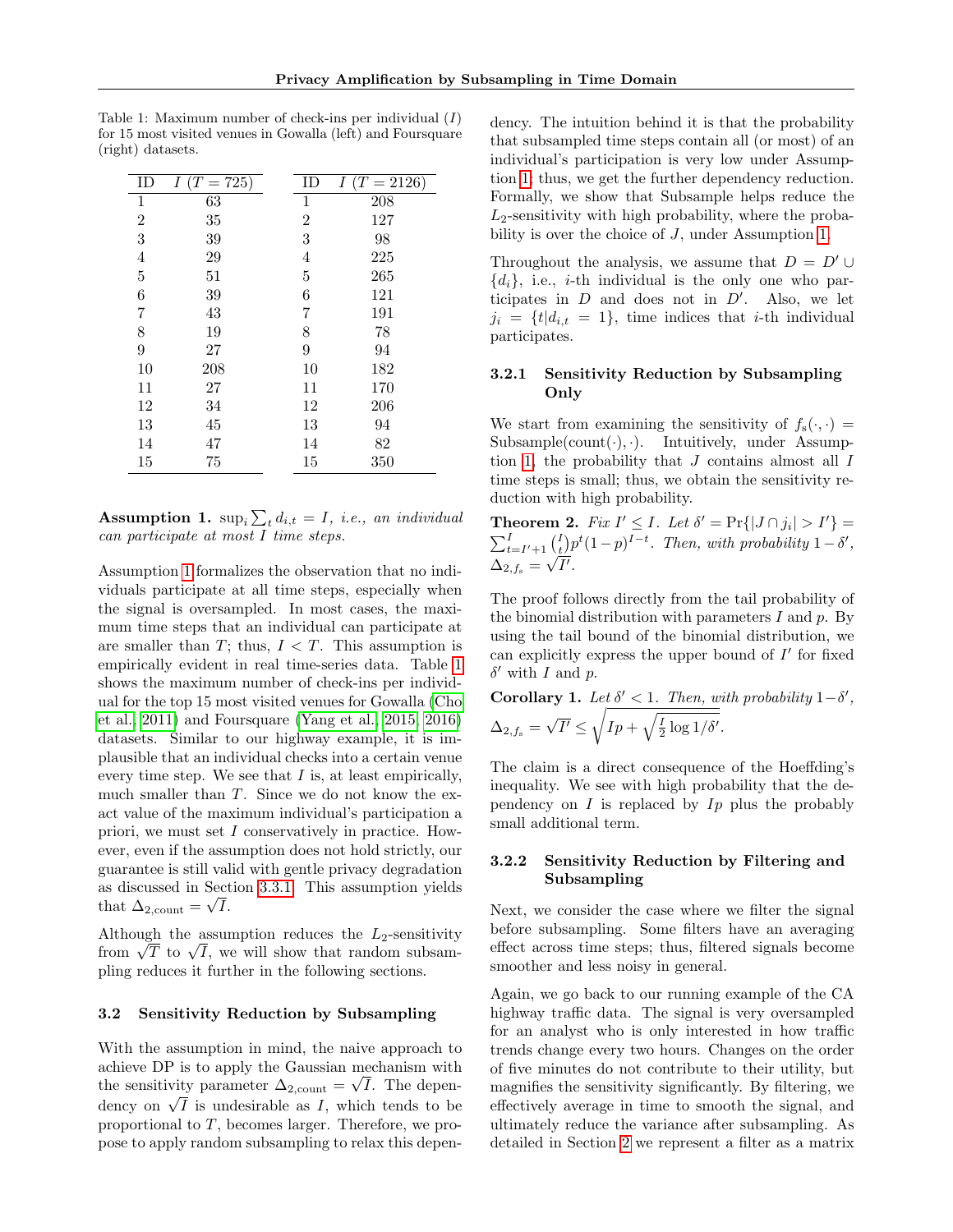A, which, after multiplying with the signal, produces the smoother signal.

However, from the DP point of view, filtering spreads the content of t-th time step across all time steps; thus, the effects of subsampling are now less obvious. As an extreme example, consider a filter that simply averages across all time points, i.e.,  $A_{ij} = 1/T$  for any  $i$  and  $j$ . Then, any individual's contribution scatters equally along all time steps. Thus, the intuition above does not hold here, but still, we can apply a similar way of thinking if A is somewhat similar to the identity matrix—there exist time steps that i-th individual's influence is large, and the probability of choosing almost all such time steps is low.

We define the function as  $f_{fs}(\cdot, \cdot)$  = Subsample(A count(·), ·). By letting  $\delta_i = 1$  if  $i \in J$  and 0 otherwise and  $B = \text{diag}(\delta_1, \ldots, \delta_T)A$ , we can express  $f_{fs}(x, J) = Bx$ . Fix two signals  $x, x'$ induced by neighboring datasets. Then, it holds that

$$
\Delta_{2, f_{\text{fs}}}^2 = \|Bx - Bx'\|_2^2
$$
  
=  $(x - x')^\top B^\top B (x - x')$   
 $\leq \lambda_{\text{max}} (B^\top B) \|x - x'\|_2^2 \leq \sigma_{\text{max}}^2(B)I,$ 

where the last inequality follows from Assumption [1.](#page-3-0) It remains to bound the maximum singular value of B to complete bounding the sensitivity.

To bound how large the maximum singular value is likely to be, we use the following simplified version of the theorem by [Tropp](#page-9-6) [\(2015\)](#page-9-6).

Theorem 3 (Simplified version, [\(Tropp, 2015\)](#page-9-6)). For  $\varepsilon \geq 0,$ 

$$
\mathbb{P}\left\{\sigma_{\max}^2(B) \ge (1+\varepsilon)p\sigma_{\max}^2(A)\right\}
$$
  

$$
\le 2\text{srank}(A)\left(\frac{e^{\varepsilon}}{(1+\varepsilon)^{1+\varepsilon}}\right)^{p\sigma_{\max}^2(A)/L},
$$

where srank $(A) = \frac{||A||_F^2}{||A||^2}$  is the stable rank of A, the ratio between the squared Frobenius norm of A and the squared spectral norm of A, and  $L = \max_t ||A_t||_2^2$ .

As we assume in Section [2](#page-2-0) that A is a circular matrix and  $||A_t||_1 = 1$  for all  $t \in [T]$ ,  $\sigma_{\text{max}}(A) = 1$  and  $L = ||A_1||_2^2$ . Combining this theorem with the sensitivity bound with the maximum singular value, we are able to bound the reduction in sensitivity from both subsampling and filtering simultaneously. Our final sensitivity reduction theorem for filtered and subsampled signals is given below.

<span id="page-4-1"></span>**Theorem 4.** Fix  $\alpha_i \in (0,1]$ . Let  $\delta' =$  $2\text{srank}(A) \left(\frac{e^{\alpha^2/p-1}}{(\alpha^2/p)^{\alpha^2/p}}\right)^{p/L}$ . Then, with probability at least  $1 - \delta'$ ,  $\Delta_{2, f_{\text{fs}}} = \alpha \sqrt{I}$ .

<span id="page-4-0"></span>Algorithm 1 Our  $(\epsilon, \delta)$ -DP Algorithm

**Input:** count signal  $x \in \mathbb{R}^T$ , filter  $A \in \mathbb{R}^{T \times T}$ , parameters  $p, \alpha, \epsilon, \delta$ Output:  $\hat{z} \in \mathbb{R}^T$  $y = Ax$ Sample  $J$  uniform randomly with a parameter  $p$ .  $y_s =$ Subsample $(y, J)$  $z = y_{\rm s} + (\xi_1, \ldots, \xi_{|J|})^{\top}$ , where  $\xi_i \sim$  $\mathcal{N}\left(0, \frac{2 \ln(1.25/\delta)}{(\epsilon/(\alpha\sqrt{I}))^2}\right)$  $\frac{2\ln(1.25/\delta)}{(\epsilon/(\alpha\sqrt{I}))^2}$ Interpolate  $z$  to get  $\hat{z}$  with  $J$ .

Note that the theorem above does not fully make use of Assumption [1;](#page-3-0) thus, the statement holds even if we replace  $I$  with  $T$ . Also, we note that by taking  $A$  to be an identity matrix, the function  $f_{fs}$  is exactly the same as  $f_s$ , but the bound is looser than Theorem [2](#page-3-2) in general. Furthermore, it is hard to obtain the explicit upper bound for  $\alpha$  in general, but we give the relationship between  $\alpha$  and  $\delta'$  in Supplementary Material [C.1.](#page-12-0)

### 3.3 Algorithm

Algorithm [1](#page-4-0) gives our  $(\epsilon, \delta)$ -DP algorithm for a filtered and subsampled count signal. The central idea is to utilize the sensitivity analysis in the previous section and add less variance noise than the standard Gaussian mechanism. One note is that the interpolation in the last line of Algorithm [1](#page-4-0) does not incur a privacy breach by using  $J$  as long as the interpolation is bijective given J, which is usually the case.

From Theorems [2](#page-3-2) and [4,](#page-4-1) we see that Algorithm [1](#page-4-0) satisfies  $(\epsilon, \delta)$ -DP. In short, our privacy guarantee allows smaller  $\epsilon$  in exchange for a little larger  $\delta$  under the same noise variance as the standard Gaussian mechanism.

<span id="page-4-2"></span>Corollary 2. Let  $\delta'$  be the one in Theorem [4.](#page-4-1) Algo-rithm [1](#page-4-0) satisfies  $(\epsilon, \delta + \delta'(\exp(\epsilon/\alpha) - \exp(\epsilon)))$ -DP.

The corollary follows directly from Theorem [4.](#page-4-1) We provide the detailed proof in Supplementary Material [A.4.](#page-11-0)

The guarantee implicitly requires  $\delta'$  to be small enough. In other words, if  $\delta'(\exp(\epsilon/\alpha) - \exp(\epsilon))$  is smaller or equal to  $\delta$ , the compensation for the  $\delta$  term is negligible and we obtain the better privacy. Also,  $\delta'$  is a monotonously decreasing function with respect to  $\alpha$ ; thus, one can easily find appropriate  $\alpha$  to satisfy desired  $\delta'$  numerically.

When A is an identity matrix, i.e., not filtering before subsampling, we have a better privacy guarantee.

**Corollary 3.** Let A be an identity matrix,  $I' = \lfloor \alpha^2 I \rfloor$ and  $\delta'$  be the one in Theorem [2.](#page-3-2) Algorithm [1](#page-4-0) satisfies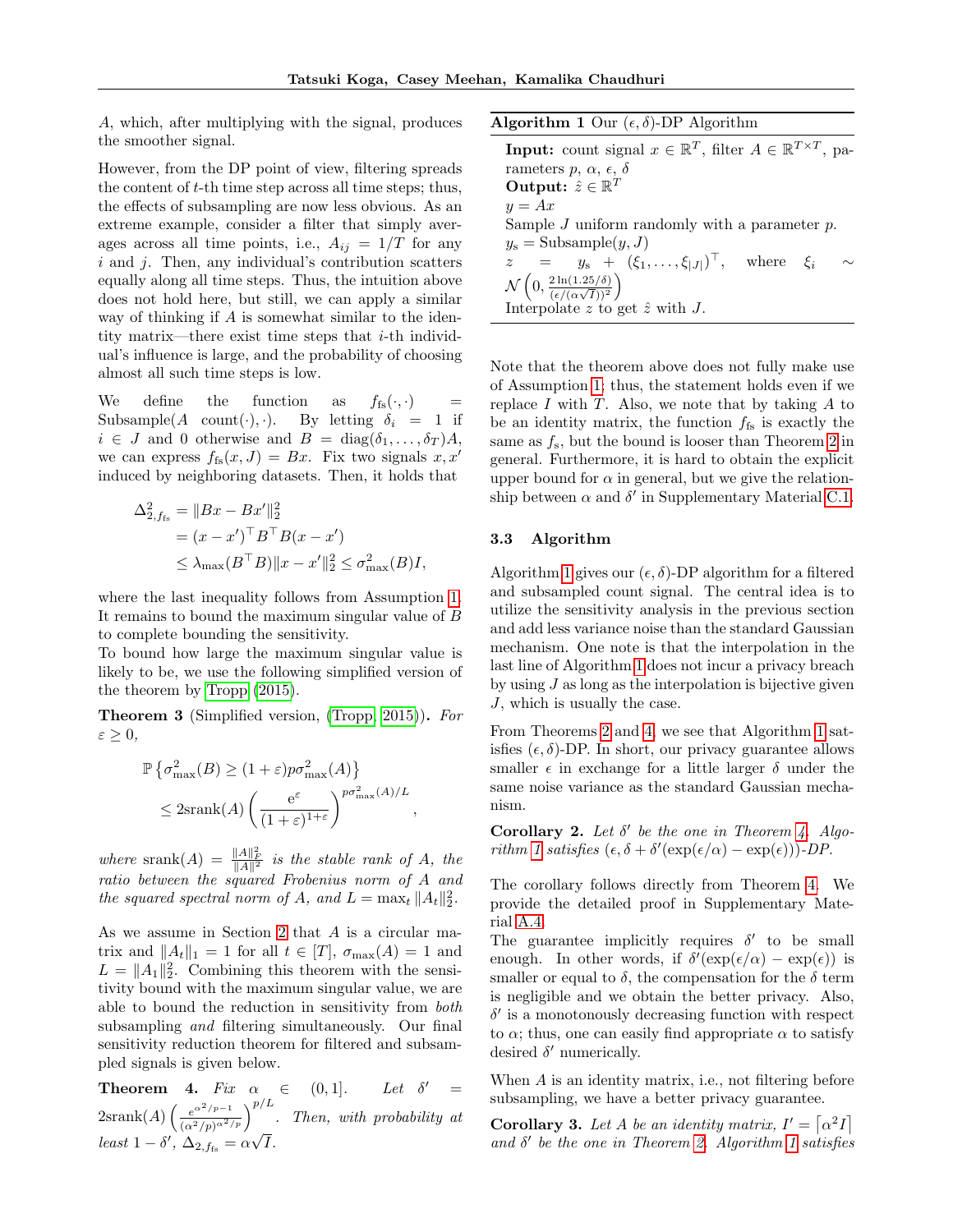$(\epsilon, \delta + \delta'(\exp(\sqrt{I/I'}\epsilon) - \exp(\epsilon)))\text{-}DP.$ 

The proof is almost identical to the one for Corollary [2.](#page-4-2) Note that the above guarantee heavily relies on Assumption [1](#page-3-0) as opposed to Corollary [2.](#page-4-2)

## <span id="page-5-0"></span>3.3.1 Graceful Privacy Degradation When Assumption [1](#page-3-0) Fails

Although we succeed in amplifying privacy by subsampling, one would cast doubt on the validity of Assump-tion [1,](#page-3-0) i.e., any individual participates at most  $I$  time steps. Here, we show even if the assumption does not hold precisely, our algorithm still satisfies DP and the privacy level does not degrade abruptly.

**Proposition 1.** If  $\sup_i \sum_t d_{i,t} = cI$  for some  $c > 1$ , then Algorithm [1](#page-4-0) satisfies  $(\sqrt{c}\epsilon, \delta + \delta'(\exp(\sqrt{c}\epsilon/\alpha))$  $\exp(\sqrt{c}\epsilon)$ )-DP.

In short, the above proposition claims that if the *ac*tual participation limit is  $cI$  instead of  $I$ , privacy parameters increase only slightly; in particular,  $\epsilon$  only increases by a factor of  $\sqrt{c}$ .

## 4 EXPERIMENTS

We next investigate how well our algorithm works in practice by empirically evaluating it on real and syn-thetic data <sup>[2](#page-5-1)</sup>. Specifically, we ask the following questions:

- 1. How does our algorithm compare with existing baselines such as the Gaussian mechanism and DFT in terms of accuracy?
- 2. How does filtering before subsampling improve accuracy?
- 3. How does the sampling frequency of the timeseries data affect accuracy?

We answer the first question by experimenting with three real datasets in Section [4.2.](#page-6-0) We then answer the rest of the questions with a synthetic dataset in Section [4.3.](#page-6-1)

#### 4.1 Setup

Datasets. We consider four datasets – three real, and one synthetic.

**PeMS**  $(T = 1800)$  [\(Chen et al., 2001\)](#page-8-0) is a dataset collected by California Transportation Agencies (Cal-Trans) Performance Measurement System (PeMS). We select a sensor from a highway in the Bay area, California, and sample the flow data, the number of cars that passed the sensor, every five minutes from Jan. 2017. **Gowalla**  $(T = 725)$  [\(Cho et al., 2011\)](#page-8-15) is a dataset of check-in information from a location-based social networking website called Gowalla. We use the most visited location and aggregate the check-in count every 24 hours from Feb. 2009. Foursquare  $(T = 2126)$ [\(Yang et al., 2015,](#page-9-4) [2016\)](#page-9-5) is a similar dataset with check-in information from the location data platform Foursquare. We pick the most checked-in place and aggregate the count every 6 hours from April 2012. Since raw Gowalla and Foursquare datasets contain user IDs, we use them to calculate the empirical I in Table [1.](#page-3-1) We set  $I = \lfloor T/10 \rfloor$  as confirmed by Table 1.

Since we do not have the data generating mechanisms for real data, to understand how the sampling frequency affects the accuracy and the conditions under which filtering helps, we also experiment with a synthetic dataset Synth. We generate the signal value given time step t as  $x_t = a \sin(\omega t) + b + ct$ , where we set  $a = 200$ ,  $b = 500$  and  $c = 0.1$ . The resulting signal has two overall trends: periodicity and linear growth. We expect a good algorithm to return a randomized version that maintains both trends. We control the sampling frequency to examine how the extent of oversampling affects the utility. We do this by, given (relative) sampling frequency  $f$ , generating the signal  $x^{(f)} = (x_0, x_{1/f}, x_{2/f}, \ldots)$ . Thus, as the relative frequency increases, the signal is oversampled more and the length gets larger. We set  $T = 10000$  for  $f = 1$  (thus,  $T = 10000 \cdot f$  given f) and  $I = 100$  for any  $f$ . We generate several signals with varying  $f$ 's  $(f \in \{1, 1/2, 1/4, 1/8, 1/16, 1/32, 1/64\})$ . We provide the reason why we fix  $I$  for the Synth data in Supplementary Material [B.2.](#page-12-1) Furthermore, we consider the case where there is observation noise: unbiased randomness added to each time step that is typical in real-world time-series. To do so, we add mean-zero Gaussian noise to each time step, yielding a more realistic, noisy version of the signal:  $\tilde{x}_t = x_t + d\hat{\sigma}_t$ , where  $\hat{\sigma}_t$ 's are drawn i.i.d. from  $\mathcal{N}(0, 1)$  and  $d = 100$ .

Algorithms. The simplest baseline for our problem is the standard Gaussian mechanism. The Gaussian mechanism for time-series data adds noise corresponding to the sensitivity  $\sqrt{I}$  to each of T time steps by considering time-series data as a T-dimensional vector. The more involved baseline is the algorithm by [Ras](#page-9-0)[togi and Nath](#page-9-0) [\(2010\)](#page-9-0) (DFT). It adds noise to the first k discrete Fourier transform coefficients and ignores higher frequency contents of the signal. For DFT, we use the hyperparameters reported as being the best in their paper. While DFT is originally an  $\epsilon$ -DP algorithm, we extend it to be  $(\epsilon, \delta)$ -DP by changing the

<span id="page-5-1"></span><sup>&</sup>lt;sup>2</sup>All codes to reproduce the results are available at [https://github.com/tacchan7412/](https://github.com/tacchan7412/Privacy-Amplification-by-Subsampling-in-Time-Domain) [Privacy-Amplification-by-Subsampling-in-Time-Domain](https://github.com/tacchan7412/Privacy-Amplification-by-Subsampling-in-Time-Domain)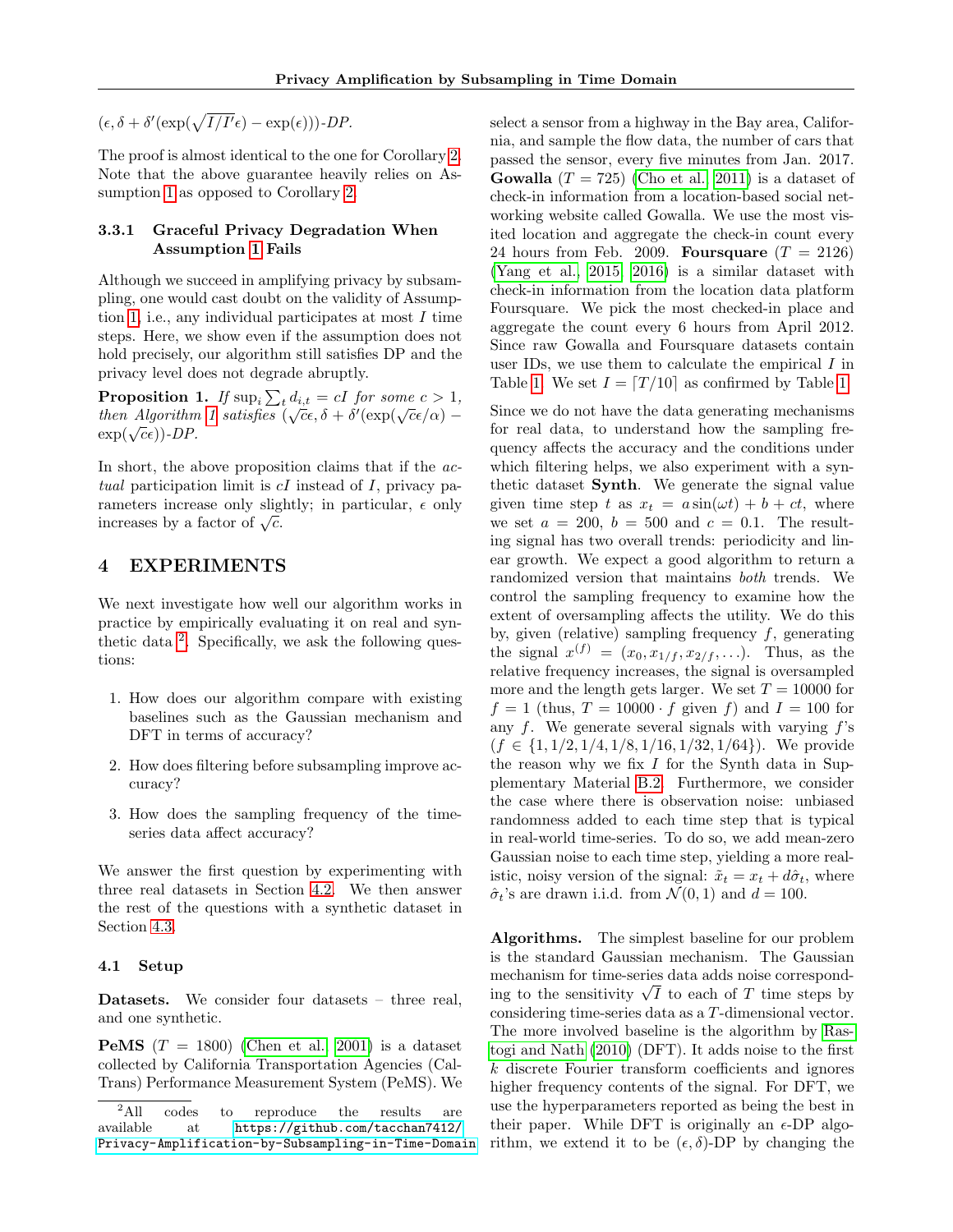<span id="page-6-2"></span>Table 2: Mean MAEs and standard deviations of Gaussian mechanism, DFT and our algorithms (with and without filter) on PeMS, Gowalla, and Foursquare dataset for  $(\epsilon, \delta) = (0.5, 10^{-4})$ . We see that our algorithm without filtering performs the best on these real world datasets. We explore when filtering is optimal on the Synth dataset.

|                 | PeMS           | Gowalla                                      | Foursquare |
|-----------------|----------------|----------------------------------------------|------------|
| Gaussian        |                | $93.0 \pm 1.6$ $33.0 \pm 1.5$ $57.4 \pm 1.5$ |            |
| <b>DFT</b>      | $55.7 \pm 2.8$ | $39.3 \pm 3.5$ $42.9 \pm 3.4$                |            |
| Ours w/o Filter |                | $42.8 \pm 2.9$ $16.7 \pm 2.7$ $29.5 \pm 2.4$ |            |
| Ours w/ Filter  |                | $60.9 \pm 4.0$ $21.2 \pm 3.9$ $39.6 \pm 3.6$ |            |

noise distribution to Gaussian from Laplace for direct comparison with our algorithm. For our algorithm, we consider two variations—with and without filtering.

Experiment Setup. We set the privacy parameters and  $\alpha$  so that each mechanism guarantees  $(\epsilon, \delta)$  = (0.5, 10<sup>−</sup><sup>4</sup> )-DP throughout the experiments. Accuracy is measured by the mean absolute error (MAE) between the raw signal and the output. For the noisy Synth data, we measure the MAE between the true signal (before adding observation noise) and the output. For each time-series, we repeat the algorithms 1000 times and report the mean and standard deviation of MAE; this is because the outputs depend heavily on the randomness of the mechanisms. We choose a subsampling parameter for our algorithm  $p$  to be 0.1, i.e., the subsampled signal length would be around  $T/10$  for the real datasets. For the synthetic signal,  $p = 0.1 \cdot (1 - \log(f)/4)$ . We present further details of the experiments in Supplementary Material [B.](#page-12-2)

#### <span id="page-6-0"></span>4.2 Results on Real Data

Table [2](#page-6-2) summarizes the MAEs on the real datasets. We see that for all the datasets, our algorithm without filtering performs the best, indicating the superiority of this algorithm. Ours with filtering performs better than the baselines on the Gowalla and Foursquare dataset, but slightly worse than DFT on the PeMS dataset. This might be due to the periodic nature of the PeMS signal—DFT is suitable for periodic signals in general. Although the overall performance of our algorithms is better than the baselines, it seems that the variance of MAE is slightly larger than the standard Gaussian mechanism. We anticipate that the main reason is the interpolation in Algorithm [1.](#page-4-0)

#### <span id="page-6-1"></span>4.3 Results on Synthetic Data

To better understand when filtering works well, we compare the results with and without observation noise. We anticipate that the averaging effect of filtering offers better performance when observation noise is present. Figure [1](#page-7-0) shows in orange examples of outputs of four mechanisms: the two baseline mechanisms and our mechanism with and without filtering, each operating on the Synth time-series with observation noise. For reference the Synth signal is plotted in blue (without obs. noise for clarity). We show the outputs operating on the noiseless Synth signal in Supplementary Material [B.3.](#page-12-3) Figures [2a](#page-7-1) and [2b](#page-7-1) show the MAEs for Synth dataset with and without observation noise while sweeping relative sampling frequency f. We see that our mechanism with filtering generally outperforms the one without filtering when there is observation noise, confirming our hypothesis. Filtering before subsampling has an averaging effect in time, canceling out the observation noise and thus accurately conveying the underlying trends. We can observe this effect directly in Figure [1.](#page-7-0) The output from our algorithm with filtering concentrates around the raw Synth signal the most, yielding a lower MAE and better capturing underlying trends. On the other hand, when the signal is noiseless, filtering does not help achieve better utility. As seen in Section [3.2,](#page-3-3) the sensitivity reduction is larger for subsampling without filtering; thus, ours without filtering is more helpful for less noisy signals.

To understand the impact of oversampling, i.e., how sampling frequency matters to utility, we observe the results under several (relative) sampling frequencies  $(f)$ . The larger f is, the more oversampled the signal is. For both Figures [2a](#page-7-1) and [2b,](#page-7-1) we see a similar trend that MAEs get smaller as f becomes larger for our algorithms (with and without filtering). This trend validates the hypothesis that almost no information gets lost by subsampling for oversampled signals. In such a case, we gain utility due to the reduced sensitivity achieved by subsampling. By contrast, for less frequently sampled, fast-moving signals, our algorithms perform worse than the standard Gaussian mechanism. We expect that this is because the error caused by the interpolation dominates the error by adding noise. The linear interpolation does not supplement the information lost by subsampling. Note that MAEs for the Gaussian mechanism and DFT are almost constant because, for experiments on Synth, we fix  $I$  for all  $f$ 's.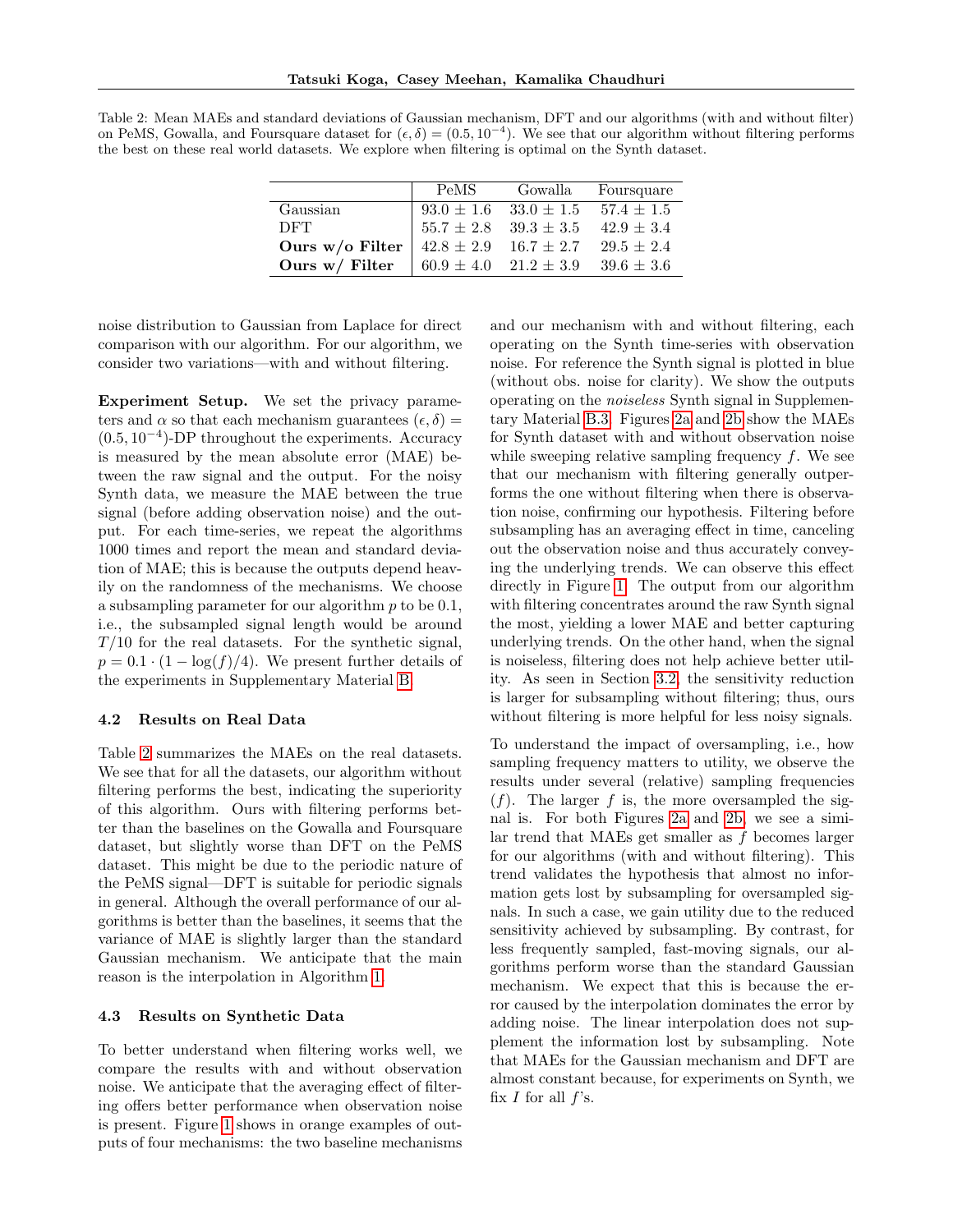<span id="page-7-0"></span>

Figure 1: Two baseline mechanisms (left) and our mechanism with and without filtering (right), each operating on Synth time-series with observation noise. We plot the noiseless Synth time-series in blue for reference. Output by our algorithm with filtering concentrates around raw signal the most, demonstrating value of our filter + subsample algorithm when operating on noisy time-series.

<span id="page-7-1"></span>

Figure 2: Mean MAEs (smaller is better) and standard deviations of Gaussian mechanism, DFT, and our algorithms (with and without filter) on Synth data under varying relative sampling frequencies for  $(\epsilon, \delta) = (0.5, 10^{-4})$ . Signal is sampled more frequently, i.e., more oversampled, as relative sampling frequency gets larger. We see that (1) our algorithms (with and without filter) perform better as signal gets more oversampled, and (2) our algorithm with filtering performs best when the input signal is noisy (right).

#### 4.4 Discussion

Throughout the experiments, we have made the three questions clear.

Our experimental results on real data reveal that our algorithm, especially without filtering, is superior to the baseline mechanisms, the Gaussian mechanism and DFT, in terms of MAE. This is mainly because the sensitivity reduction by subsampling reduces the noise variance and the error incurred by the interpolation is small due to the oversampled nature of real data.

Filtering improves utility when signals contain observation noise as confirmed by the result on the Synth data. It is helpful when we want to capture underlying trends rather than to reproduce original signals because applying a filter has an averaging effect and thus lessens the effect of observation noise. On the contrary, for noiseless signals, we should use our algorithm without filtering since the sensitivity reduction is larger for subsampling but not filtering in general.

The result on the Synth data also indicates that our algorithm works better as data gets oversampled. This result verifies our hypothesis that subsampling preserves overall trends for oversampled signals. The sensitivity reduction is also significant since our algorithm outperforms the baseline mechanisms for such signals.

## 5 CONCLUSION AND FUTURE WORK

This paper investigates how subsampling and filtering help achieve a better privacy-utility tradeoff for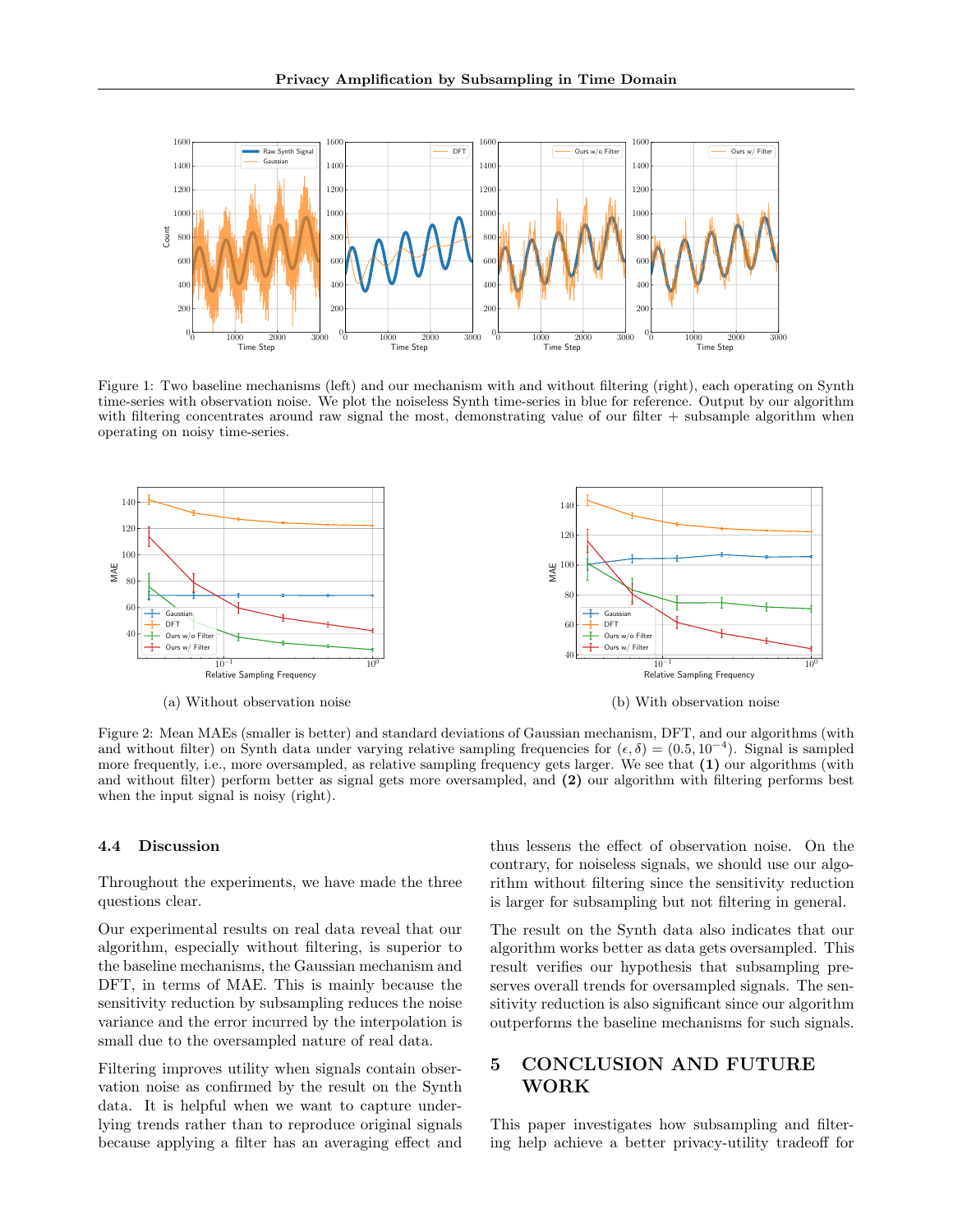the longstanding problem of publishing sanitized aggregate time-series data with a DP guarantee. Using a novel concentration analysis, we show subsampling and filtering reduce the sensitivity with high probability under reasonable assumptions for real timeseries data. We then propose a class of DP mechanisms exploiting subsampling and/or filtering, which empirically outperform baselines. Going forward, we plan to develop theoretical utility guarantees for our mechanisms, and explore how alternative interpolation schemes impact utility. Finally, we believe feature-wise subsampling is beneficial beyond time-series data, and are investigating other applications for our techniques.

#### Acknowledgements

TK, CM, and KC would like to thank ONR under N00014-20-1-2334 and UC Lab Fees under LFR 18- 548554 for research support. Also, TK is supported in part by Funai Overseas Fellowship. We would also like to thank our reviewers for their insightful feedback.

#### References

- <span id="page-8-7"></span>Abadi, M., Chu, A., Goodfellow, I., McMahan, H. B., Mironov, I., Talwar, K., and Zhang, L. (2016). Deep Learning with Differential Privacy. In Proceedings of the 2016 ACM SIGSAC Conference on Computer and Communications Security, CCS '16, pages 308– 318, New York, NY, USA. Association for Computing Machinery.
- <span id="page-8-8"></span>Balle, B., Barthe, G., and Gaboardi, M. (2018). Privacy Amplification by Subsampling: Tight Analyses via Couplings and Divergences. In Advances in Neural Information Processing Systems, volume 31. Curran Associates, Inc.
- <span id="page-8-6"></span>Bassily, R., Smith, A., and Thakurta, A. (2014). Private Empirical Risk Minimization: Efficient Algorithms and Tight Error Bounds. In 2014 IEEE 55th Annual Symposium on Foundations of Computer Science, pages 464–473.
- <span id="page-8-4"></span>Beimel, A., Brenner, H., Kasiviswanathan, S. P., and Nissim, K. (2014). Bounds on the sample complexity for private learning and private data release. Mach Learn, 94(3):401–437.
- <span id="page-8-5"></span>Beimel, A., Nissim, K., and Stemmer, U. (2013). Characterizing the sample complexity of private learners. In Proceedings of the 4th Conference on Innovations in Theoretical Computer Science, ITCS '13, pages 97–110, New York, NY, USA. Association for Computing Machinery.
- <span id="page-8-13"></span>Cao, Y., Xiao, Y., Xiong, L., and Bai, L. (2019). PriSTE: From Location Privacy to Spatiotemporal Event Privacy. In 2019 IEEE 35th Interna-

tional Conference on Data Engineering (ICDE), pages 1606–1609, Macao, Macao. IEEE.

- <span id="page-8-12"></span>Cao, Y., Yoshikawa, M., Xiao, Y., and Xiong, L. (2017). Quantifying Differential Privacy under Temporal Correlations. In 2017 IEEE 33rd International Conference on Data Engineering (ICDE), pages 821–832.
- <span id="page-8-11"></span>Chan, T.-H. H., Shi, E., and Song, D. (2011). Private and Continual Release of Statistics. ACM Trans. Inf. Syst. Secur., 14(3):26:1–26:24.
- <span id="page-8-0"></span>Chen, C., Petty, K., Skabardonis, A., Varaiya, P., and Jia, Z. (2001). Freeway Performance Measurement System: Mining Loop Detector Data. Transportation Research Record, 1748(1):96–102.
- <span id="page-8-15"></span>Cho, E., Myers, S. A., and Leskovec, J. (2011). Friendship and mobility: User movement in location-based social networks. In Proceedings of the 17th ACM SIGKDD International Conference on Knowledge Discovery and Data Mining, KDD '11, pages 1082– 1090, New York, NY, USA. Association for Computing Machinery.
- <span id="page-8-14"></span>Dwork, C., Kenthapadi, K., McSherry, F., Mironov, I., and Naor, M. (2006a). Our Data, Ourselves: Privacy Via Distributed Noise Generation. In Vaudenay, S., editor, Advances in Cryptology - EURO-CRYPT 2006, Lecture Notes in Computer Science, pages 486–503, Berlin, Heidelberg. Springer.
- <span id="page-8-1"></span>Dwork, C., McSherry, F., Nissim, K., and Smith, A. (2006b). Calibrating Noise to Sensitivity in Private Data Analysis. In Halevi, S. and Rabin, T., editors, Theory of Cryptography, Lecture Notes in Computer Science, pages 265–284, Berlin, Heidelberg. Springer.
- <span id="page-8-10"></span>Dwork, C., Naor, M., Pitassi, T., and Rothblum, G. N. (2010). Differential privacy under continual observation. In Proceedings of the Forty-Second ACM Symposium on Theory of Computing, STOC '10, pages 715–724, New York, NY, USA. Association for Computing Machinery.
- <span id="page-8-2"></span>Dwork, C. and Roth, A. (2014). The Algorithmic Foundations of Differential Privacy. Found. Trends Theor. Comput. Sci., 9(3–4):211–407.
- <span id="page-8-9"></span>Fan, L. and Xiong, L. (2012). Real-time aggregate monitoring with differential privacy. In Proceedings of the 21st ACM International Conference on Information and Knowledge Management, CIKM '12, pages 2169–2173, New York, NY, USA. Association for Computing Machinery.
- <span id="page-8-3"></span>Kasiviswanathan, S. P., Lee, H. K., Nissim, K., Raskhodnikova, S., and Smith, A. (2011). What Can We Learn Privately? SIAM J. Comput., 40(3):793– 826.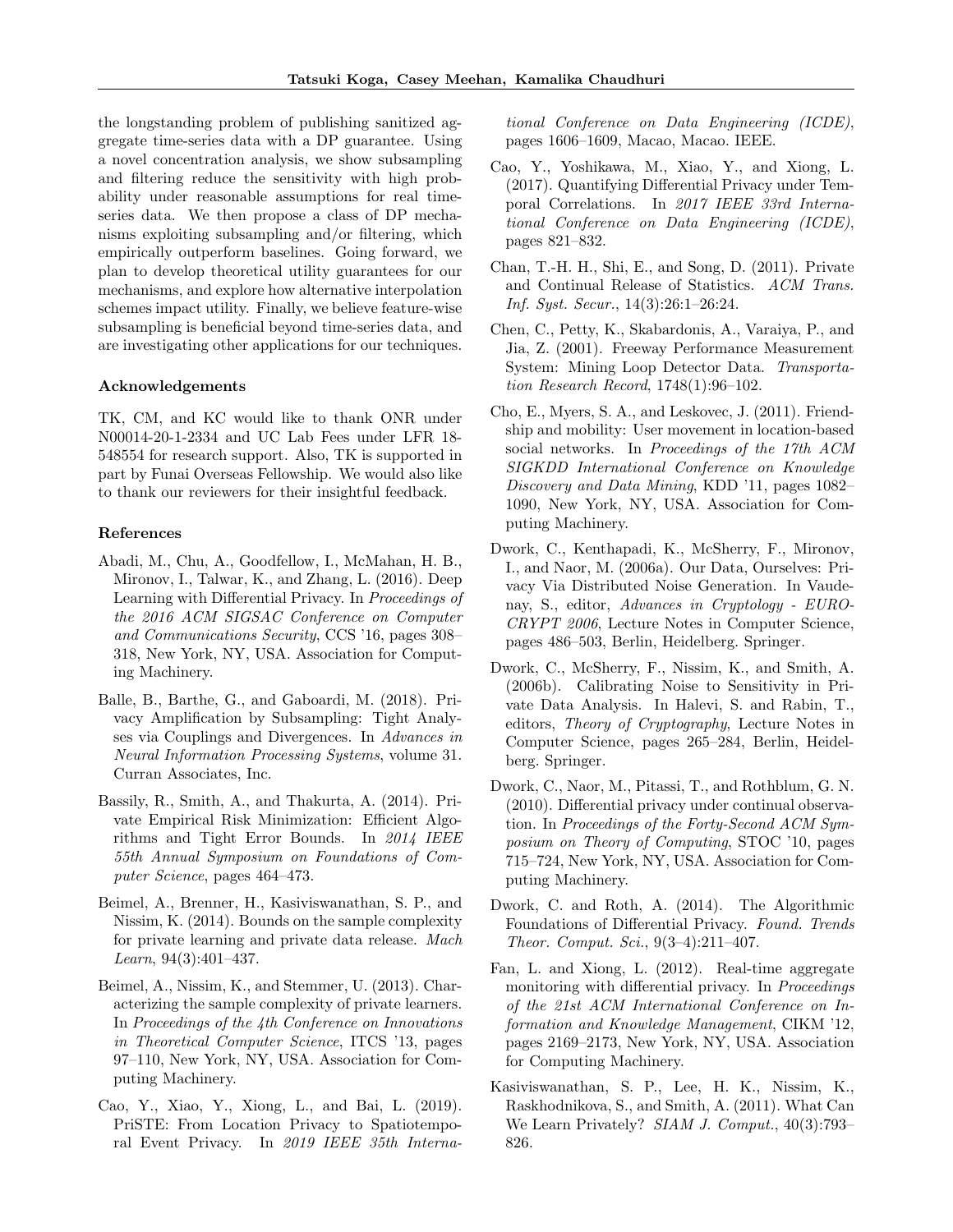- <span id="page-9-3"></span>Meehan, C. and Chaudhuri, K. (2021). Location Trace Privacy Under Conditional Priors. In Proceedings of The 24th International Conference on Artificial Intelligence and Statistics, pages 2881–2889. PMLR.
- <span id="page-9-1"></span>Ny, J. L. and Pappas, G. J. (2014). Differentially Private Filtering. IEEE Transactions on Automatic Control, 59(2):341–354.
- <span id="page-9-0"></span>Rastogi, V. and Nath, S. (2010). Differentially private aggregation of distributed time-series with transformation and encryption. In Proceedings of the 2010 International Conference on Management of Data - SIGMOD '10, page 735, Indianapolis, Indiana, USA. ACM Press.
- <span id="page-9-6"></span>Tropp, J. A. (2015). An Introduction to Matrix Concentration Inequalities. MAL, 8(1-2):1–230.
- <span id="page-9-7"></span>Virtanen, P., Gommers, R., Oliphant, T. E., Haberland, M., Reddy, T., Cournapeau, D., Burovski, E., Peterson, P., Weckesser, W., Bright, J., van der Walt, S. J., Brett, M., Wilson, J., Millman, K. J., Mayorov, N., Nelson, A. R. J., Jones, E., Kern, R., Larson, E., Carey, C. J., Polat, I., Feng, Y., Moore, E. W., VanderPlas, J., Laxalde, D., Perktold, J., Cimrman, R., Henriksen, I., Quintero, E. A., Harris, C. R., Archibald, A. M., Ribeiro, A. H., Pedregosa, F., and van Mulbregt, P. (2020). SciPy 1.0: Fundamental algorithms for scientific computing in Python. Nature Methods, 17(3):261–272.
- <span id="page-9-2"></span>Xiao, Y. and Xiong, L. (2015). Protecting Locations with Differential Privacy under Temporal Correlations. In Proceedings of the 22nd ACM SIGSAC Conference on Computer and Communications Security, CCS '15, pages 1298–1309, New York, NY, USA. Association for Computing Machinery.
- <span id="page-9-4"></span>Yang, D., Zhang, D., Chen, L., and Qu, B. (2015). NationTelescope: Monitoring and visualizing largescale collective behavior in LBSNs. Journal of Network and Computer Applications, 55:170–180.
- <span id="page-9-5"></span>Yang, D., Zhang, D., and Qu, B. (2016). Participatory Cultural Mapping Based on Collective Behavior Data in Location-Based Social Networks. ACM Trans. Intell. Syst. Technol., 7(3):30:1–30:23.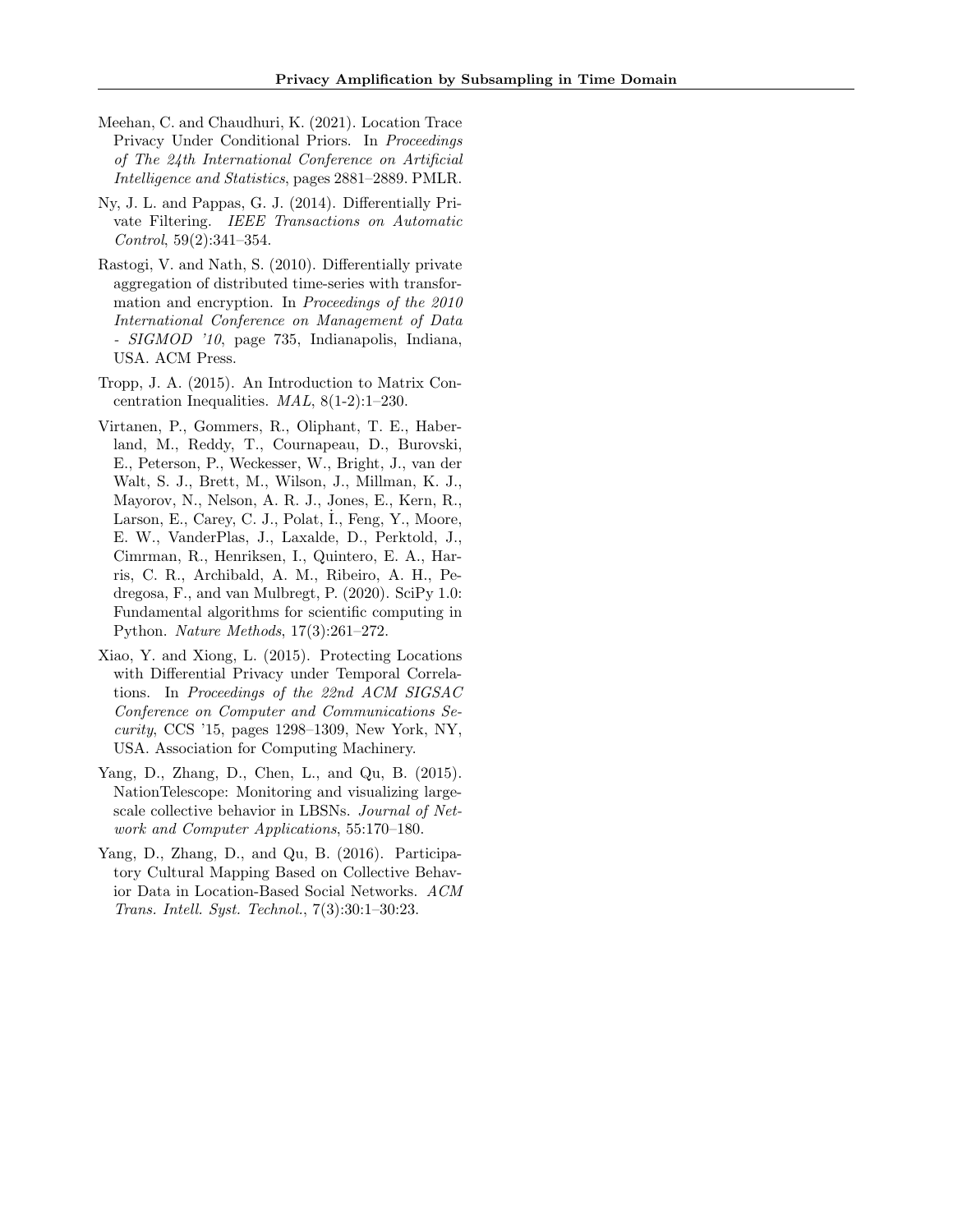# Supplementary Material: Privacy Amplification by Subsampling in Time Domain

## A PROOF OF RESULTS

#### A.1 Proof of Theorem 2

*Proof.* For fixed  $I' \leq I$  ( $I' \in \mathbb{N}$ ), it holds that  $\Pr{\Delta_{2,f_s} > \sqrt{I'}\} = \Pr{\{|J \cap j_i| > I'\}}$ , where the probability is taken over the randomness of J. Since  $|J \cap j_i|$  follows the Binomial distribution with parameters  $|j_i|$  and p, the tail probability is bounded as below:

$$
\Pr\{|J \cap j_i| > I'\} = \sum_{t=I'+1}^{|j_i|} \binom{|j_i|}{t} p^t (1-p)^{|j_i|-t}
$$
  

$$
\leq \sum_{t=I'+1}^I \binom{I}{t} p^t (1-p)^{I-t},
$$

where the last inequality follows from  $|j_i| \leq I$  and the monotonicity in a parameter n of the tail probability of the Binomial distribution. Setting the last term to be  $\delta'$  concludes the proof.

## A.2 Proof of Corollary 1

Proof. From Theorem 2, for fixed  $\delta'$ , if I' satisfies Pr{ $|J \cap j_i| > I'$ } =  $\delta'$ , then with probability  $1-\delta'$ ,  $\Delta_{2,f_s} = \sqrt{I'}$ . Here, applying Hoeffding's inequality to  $I$  i.i.d. Bernoulli random variables with a parameter  $p$  yields that

$$
\Pr\{|J \cap j_i| > I'\} \le \Pr\{|J \cap j_i| \ge I'\}
$$
  

$$
\le \exp\left(-2I(p - \frac{I'}{I})^2\right)
$$

,

.

 $\left(\frac{I'}{I}\right)^2$  implies that for I' s.t.  $I' = Ip + \sqrt{\frac{I}{2} \log 1/\delta'}$ , it for  $I' \geq I_p$ . Rearranging the equality  $\delta' = \exp\left(-2I(p - \frac{I'}{I})\right)$ holds that with probability  $1 - \delta'$ ,  $\Delta_{2, f_s} = \sqrt{I'}$ .  $\Box$ 

#### A.3 Proof of Theorem 4

*Proof.* As argued in the main paper,  $\Delta^2_{2,f_{\text{fs}}} \leq \sigma^2_{\text{max}}(B)I$ . Furthermore, from Theorem 3, we know

$$
\Pr\left\{\sigma^2_{\max}(B) \ge (1+\varepsilon)p\sigma^2_{\max}(A)\right\} \le 2\text{srank}(A)\left(\frac{e^{\varepsilon}}{(1+\varepsilon)^{1+\varepsilon}}\right)^{p\sigma^2_{\max}(A)/L}
$$

By using the fact that  $\sigma_{\max}(A) = 1$  and letting  $\alpha = \sqrt{(1 + \epsilon)p}$ , we have

$$
\Pr\left\{\sigma_{\max}^2(B) \ge \alpha^2\right\} \le 2\mathrm{srank}(A) \left(\frac{e^{\alpha^2/p - 1}}{(\alpha^2/p)^{\alpha^2/p}}\right)^{p/L}.
$$

Thus, it holds that  $Pr{\{\sigma_{\max}(B) \leq \alpha\}} \geq 1 - \delta'$ , where  $\delta' = 2\text{srank}(A) \left(\frac{e^{\alpha^2/p-1}}{(\alpha^2/p)^{\alpha^2/p}}\right)^{p/L}$ . Therefore, we have  $Pr{\{\Delta_{2, f_{fs}} \le \alpha\sqrt{I}\}} \ge 1 - \delta'.$  $\Box$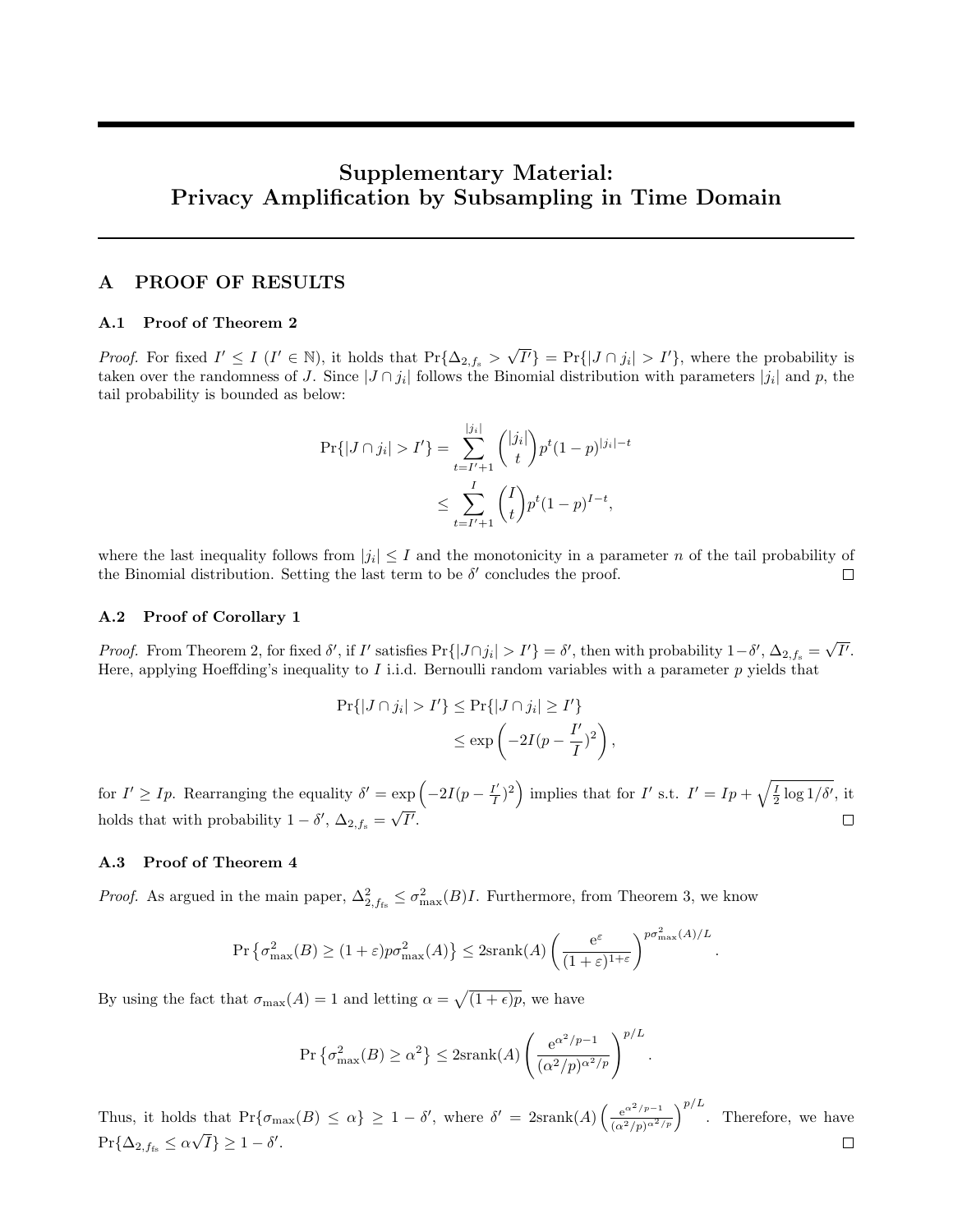## <span id="page-11-0"></span>A.4 Proof of Corollary 2

*Proof.* Let  $M' : \mathbb{R}^T \to \mathbb{R}^T$  be Algorithm 1 and  $M : \mathbb{R}^T \to \mathbb{R}^{T'}$  be Algorithm 1 without the interpolation in the last step. We define the interpolation map given  $j \in \mathcal{J}$  as Interpolate<sub>j</sub>:  $\mathbb{R}^{|j|} \to \mathbb{R}^T$ . Note that this map is bijective.

Let  $S' \subseteq \text{range}(M')$  be arbitrary. Also, we denote the corresponding set by the inverse of Interpolate<sub>j</sub> for M as  $S \subseteq \text{range}(M)$ . Furthermore, we let  $F \subseteq \mathcal{J}$  be the failure indices set. More formally,  $F = \{j \in \mathcal{J} : \sigma_{\text{max}}(B) > \alpha\}$ ,<br>where  $B = \text{diag}(\delta_1, \dots, \delta_T)A$ . Note that under  $j \in F$ , the sensitivity is  $\sqrt{I}$ , but under  $j \in F^$ it holds that

$$
\Pr\{M'(x) \in S'\} = \sum_{j \in J} \Pr\{M(x) \in S, J = j\}
$$
\n
$$
= \sum_{j \in J} \Pr\{M(x) \in S, J = j\} \Pr\{J = j\} + \sum_{j \in F^0} \Pr\{M(x) \in S | J = j\} \Pr\{J = j\}
$$
\n
$$
\leq \sum_{j \in F} (\exp(\epsilon/\alpha) \Pr\{M(x') \in S | J = j\} + \delta) \Pr\{J = j\}
$$
\n
$$
+ \sum_{j \in F^0} (\exp(\epsilon/\alpha) \Pr\{M(x') \in S | J = j\} + \delta) \Pr\{J = j\}
$$
\n
$$
+ \sum_{j \in F^0} (\exp(\epsilon) \Pr\{M(x') \in S | J = j\} + \delta) \Pr\{J = j\}
$$
\n
$$
= \exp(\epsilon/\alpha) \sum_{j \in F} \Pr\{M(x') \in S | J = j\} \Pr\{J = j\} + \delta \Pr\{J \in F\}
$$
\n
$$
+ \exp(\epsilon) \sum_{j \in F^0} \Pr\{M(x') \in S | J = j\} \Pr\{J = j\} + \delta \Pr\{J \in F^0\}
$$
\n
$$
= \exp(\epsilon) \sum_{j \in F^0} \Pr\{M(x') \in S, J = j\} + \delta
$$
\n
$$
+ (\exp(\epsilon/\alpha) - \exp(\epsilon)) \sum_{j \in F} \Pr\{M(x') \in S | J = j\} \Pr\{J = j\}
$$
\n
$$
= \exp(\epsilon) \sum_{j \in F} \Pr\{M'(x') \in S', J = j\} + \delta
$$
\n
$$
+ (\exp(\epsilon/\alpha) - \exp(\epsilon)) \sum_{j \in F} \Pr\{M(x') \in S | J = j\} \Pr\{J = j\}
$$
\n
$$
\leq \exp(\epsilon) \Pr\{M'(x') \in S'\} + \delta + (\exp(\epsilon/\alpha) - \exp(\epsilon)) \Pr\{J \in F\}
$$
\n
$$
\leq \exp(\epsilon) \Pr\{M'(x') \in S'\} + \delta + \delta'(\exp(\epsilon/\alpha) - \exp(\epsilon)) \Pr\{J \in F\}
$$

where the first inequality follows from the use of the Gaussian mechanism, the second inequality holds due to  $Pr[M(x') \in S | J = j] \leq 1$ , and the last inequality follows by Theorem 4.  $\Box$ 

#### A.5 Proof of Corollary 3

Proof. If A is an identity matrix, we are able to use the sensitivity bound in Theorem 2; thus,  $\delta'$  is the one in Theorem 2 with  $I' = \lceil \alpha^2 I \rceil$ . Note that  $I' \in \mathbb{N}$ . Let  $F = \{j \in \mathcal{J} : |j \cap j_i| > I'\}$ . Then, under  $j \in F^{\complement}$ , the sensitivity is  $\sqrt{I'}$ . Finally, replacing  $\alpha$  with  $\sqrt{I'/I}$  and proceeding the same transformation as the proof of Corollary 2 yield the final claim, where we use Theorem 2 to bound  $Pr{J \in F}$  in the final step.  $\Box$ 

#### A.6 Proof of Proposition 1

Proof. By the assumption that  $\sup_i \sum_t d_{i,t} = cI$  for some  $c > 1$ , the sensitivity becomes  $\sqrt{cI}$  under  $j \in F$  and  $\alpha\sqrt{cI}$  under  $j \in F^0$ , where F is the failure indices set defined in the proof of Corollary 2. Therefore, if we replace  $\epsilon$  in Algorithm 1 with  $\sqrt{c}\epsilon$ , then we can proceed the identical transformation as the proof of Corollary 2. Thus,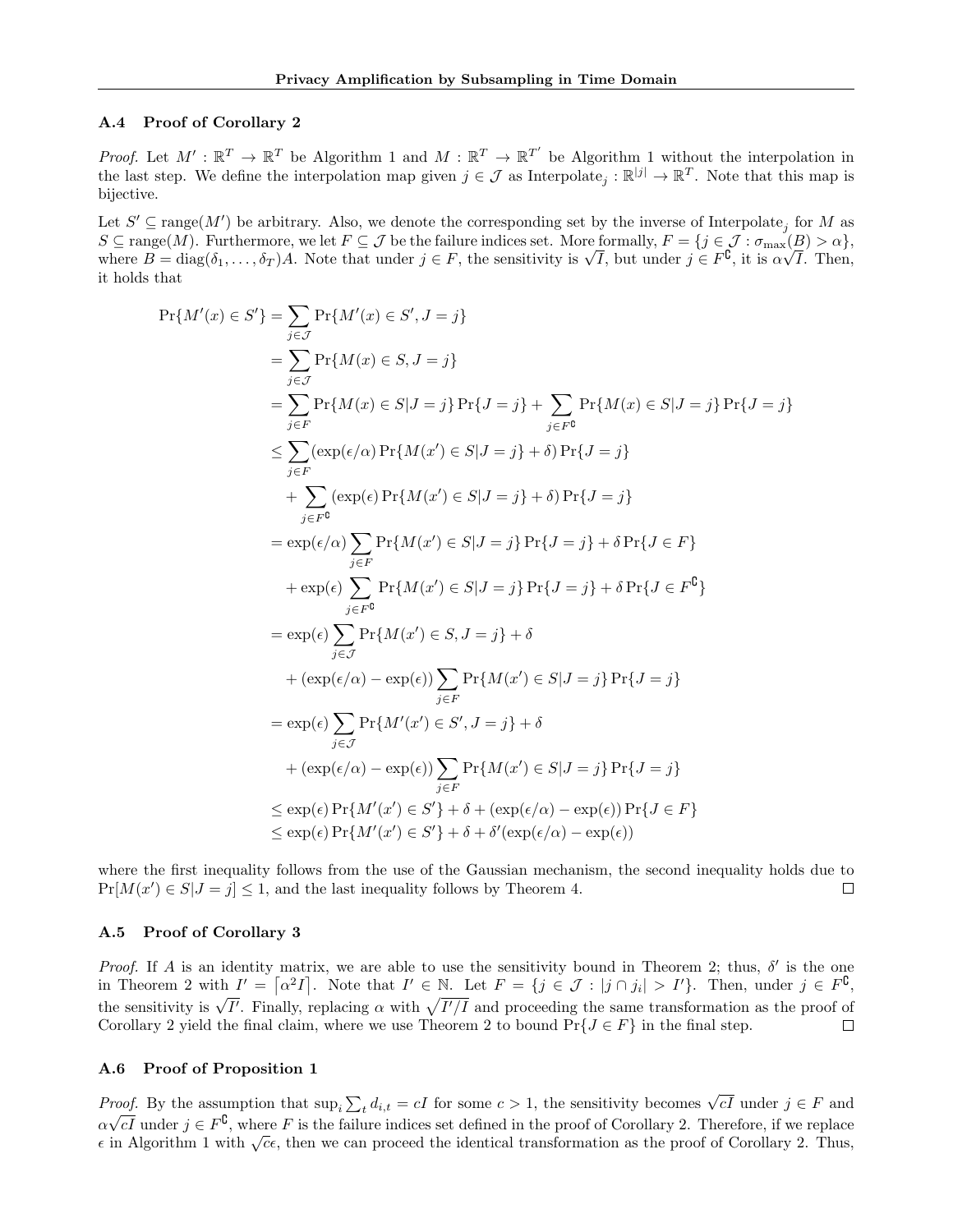we have the privacy guarantee that replaces  $\epsilon$  in Corollary 2 with  $\sqrt{c}\epsilon$  for the case where  $\sup_i \sum_t d_{i,t} = cI$  for some  $c > 1$ .  $\Box$ 

## <span id="page-12-2"></span>B DETAILS OF EXPERIMENTS

#### B.1 Instantiation of Our Algorithm

We instantiate the filter with the gaussian filter. More formally, we define the filtering vector  $h$  that constitutes A by

$$
\hat{h}_t = \exp\left(-\frac{1}{2}\left(\frac{T/2 - |t - T/2|}{\sigma_g}\right)^2\right) \quad \forall t \in [T]
$$

$$
h = \hat{h}/\|\hat{h}\|_1.
$$

We set  $\sigma_g = 10$  for the real datasets and  $\sigma_g = 10/(1 - \log(f)/4)$  for the synthetic dataset.

We implement the interpolation in Algorithm 1 by SciPy's [\(Virtanen et al., 2020\)](#page-9-7) scipy.interpolate.interp1d method with kind parameter set to linear. There's a case that  $J$  in Algorithm 1 does not contain the first and last indices; thus, we need to extrapolate the signal. We deal with it by copying the nearest value. For example, if min  $J = 2$ , we publish  $\hat{z} = (z_2, z_2, \ldots)^\top$ .

## <span id="page-12-1"></span>B.2 Why We Fix I for Synthetic Data

In our experiment with Synth data, we fix I for any (relative) sampling frequency f even though different sampling frequencies f yield different numbers of time steps  $T$ : the larger f becomes, the larger  $T$  becomes. However, for e.g., the PeMS data (traffic flow),  $I$  stays constant and does not scale with  $f$ . For example, if we assume a commuter passes a given sensor at most once every hour, then as long as the sampling frequency remains above once an hour, I will stay fixed regardless of T. In other words, we can consider the number of time steps, T, as  $T = (Duration) \times (Sampling Frequency)$ , and (for a high enough sampling frequency f) I only depends on signal duration. In fact, in the instance that sampling frequency descends below once per hour, sensitivity still remains unchanged given the above assumption. For instance, if the sampling frequency drops to once every two hours, an individual may participate twice in a time-step. While this may seem to invalidate our assumption of single participation per time-step  $(M = 1)$ , the sensitivity stays constant since the product MI (number of participation by an individual in a fixed duration of the time-series) remains constant.

On the other hand, for real signals, the sampling frequency tends to be fixed; thus, I scales with  $T$  since larger T means longer observation duration. Therefore, it is indeed necessary to reduce the sensitivity scaling with T or I as an analyst wants to use a signal observed for a longer period with a given frequency  $f$ .

#### <span id="page-12-3"></span>B.3 Outputs Operating on the Noiseless Synth Signal

Figure [3](#page-13-0) shows in orange examples of outputs of four mechanisms: the two baseline mechanisms and our mechanism with and without filtering, each taking the Synth signal without observation noise as input. For reference the noiseless Synth signal is plotted in blue. Similar to the case where each mechanism takes the noisy Synth signal as input, outputs from our mechanism with and without filtering concentrate around the raw signal. Comparing the outputs by our mechanism with and without filtering, we see that subsampling alone helps produce less noisy output and capture underlying trends better. This supports the fact that the sensitivity reduction is larger for subsampling without filtering in general.

## C MISCELLANY

## <span id="page-12-0"></span>C.1 Relationship between  $\alpha$  and  $\delta'$  in Theorem 4

Figure [4](#page-14-0) illustrates the tail probability  $\delta'$  of  $\Delta_{2,f_{fs}}$  exceeding  $\alpha\sqrt{I}$  given  $\alpha \in [0,1]$ , i.e.,  $\delta' = \Pr{\Delta_{2,f_{fs}}} > \alpha\sqrt{I}$ . We set other parameters as  $T = 10000$  and  $\sigma_q = 10$ , yielding srank $(A) \approx 280$  and  $L \approx 0.028$  in Theorem 4. As expected, we get more sensitivity reduction as subsampling parameter  $p$  gets smaller. More importantly, we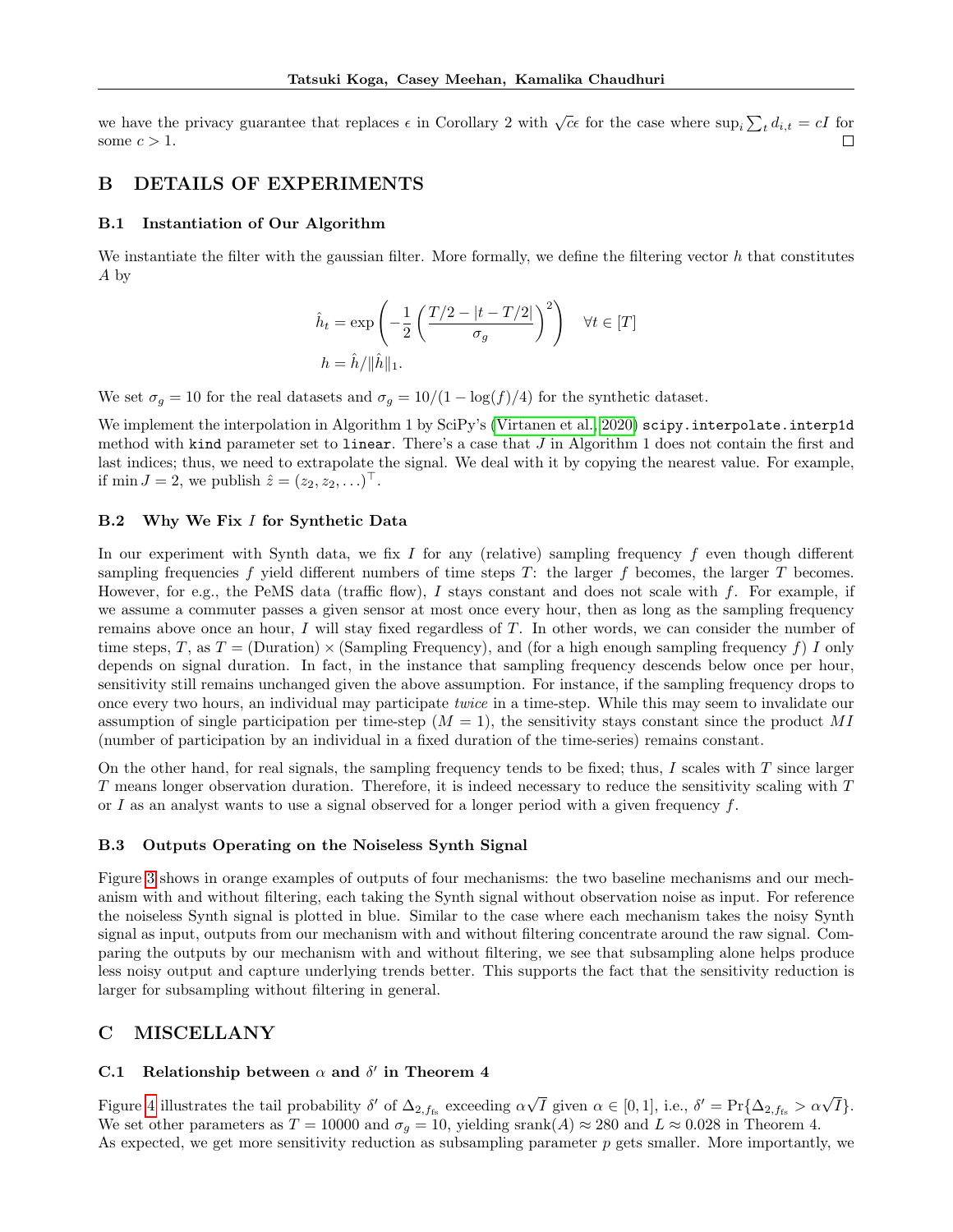<span id="page-13-0"></span>

Figure 3: Two baseline mechanisms (left) and our mechanism with and without filtering (right), each operating on Synth time-series without observation noise. We plot the noiseless Synth time-series in blue for reference. Output by our algorithm without filtering concentrates around raw signal the most, indicating superiority of our algorithm with subsampling alone for smooth time-series signals.

observe that  $\delta'$  decreases at least exponentially. We believe the reduction is still notable though it is smaller for filtering and subsampling compared with subsampling alone.